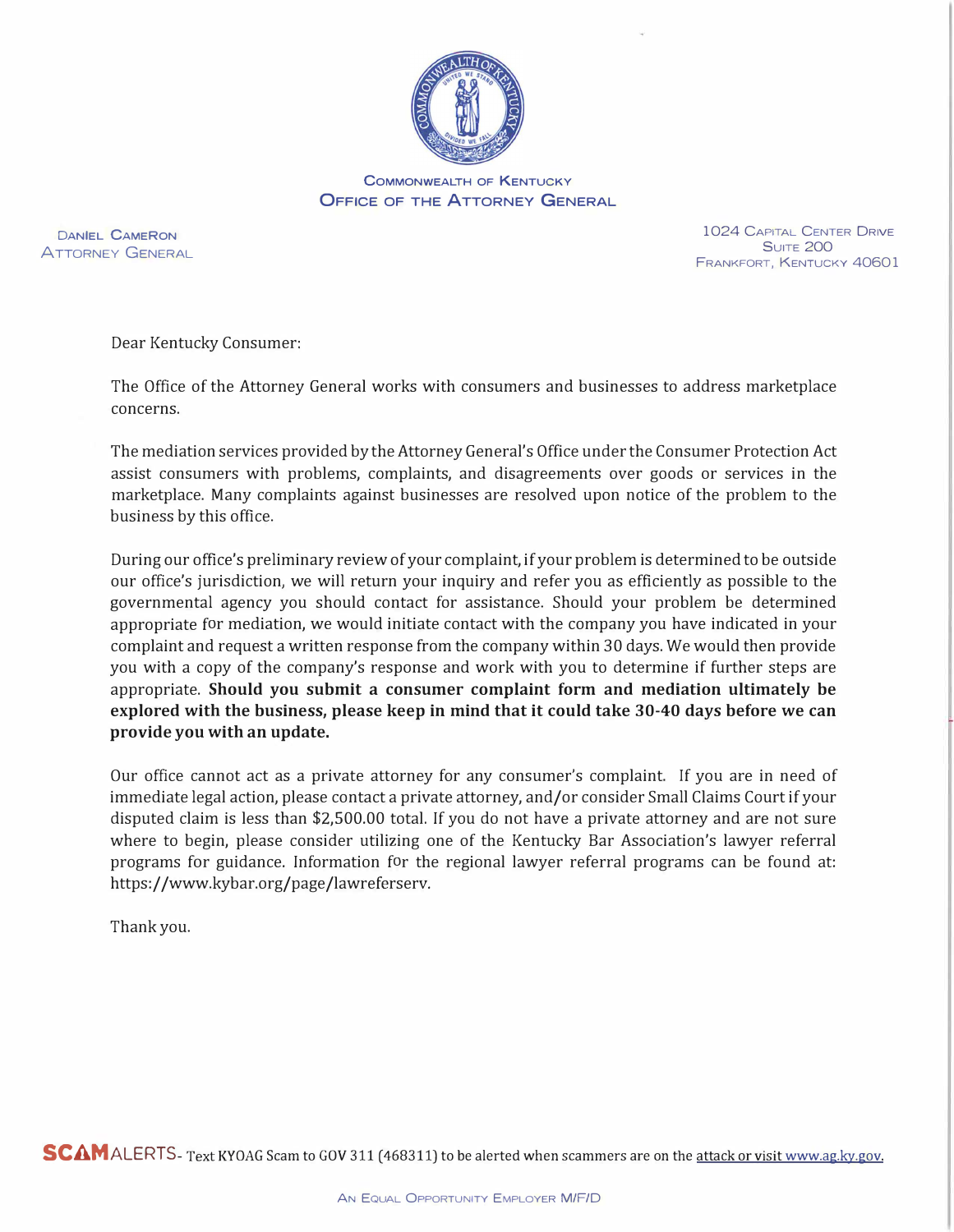## CONSUMER MEDIATION REQUEST FORM

| <b>DANIEL CAMERON</b><br><b>ATTORNEY GENERAL</b>                                                                                               |              | <b>RETURN TO:</b><br><b>Office of the Attorney General</b><br><b>Office of Senior Protection and Mediation</b><br>1024 Capital Center Drive . Frankfort, KY 40601<br>Hotline: 1-888-432-9257 • FAX: 502-573-7151<br>www.ag.ky.gov |
|------------------------------------------------------------------------------------------------------------------------------------------------|--------------|-----------------------------------------------------------------------------------------------------------------------------------------------------------------------------------------------------------------------------------|
|                                                                                                                                                |              | TYPE OR PRINT NEATLY. SUBMIT TWO COPIES OF THE COMPLAINT AND TWO COPIES OF ANY DOCUMENTS SUBMITTED.                                                                                                                               |
|                                                                                                                                                |              |                                                                                                                                                                                                                                   |
|                                                                                                                                                |              |                                                                                                                                                                                                                                   |
|                                                                                                                                                |              |                                                                                                                                                                                                                                   |
|                                                                                                                                                |              |                                                                                                                                                                                                                                   |
|                                                                                                                                                |              |                                                                                                                                                                                                                                   |
|                                                                                                                                                |              | PLEASE NOTE WE ARE UNABLE TO OFFER MEDIATION SERVICES WITHOUT COMPLETE INFORMATION IN THIS SECTION.                                                                                                                               |
|                                                                                                                                                |              |                                                                                                                                                                                                                                   |
|                                                                                                                                                |              |                                                                                                                                                                                                                                   |
|                                                                                                                                                |              |                                                                                                                                                                                                                                   |
|                                                                                                                                                |              |                                                                                                                                                                                                                                   |
|                                                                                                                                                |              |                                                                                                                                                                                                                                   |
| Please fill in this section completely.                                                                                                        |              |                                                                                                                                                                                                                                   |
| Was a contract signed? $\Box$ YES $\Box$ NO (If yes, please attach a copy of your contract)                                                    |              |                                                                                                                                                                                                                                   |
| Where was the contract signed? $\Box$ In your home $\Box$ At the business                                                                      | $\Box$ Other |                                                                                                                                                                                                                                   |
|                                                                                                                                                |              |                                                                                                                                                                                                                                   |
|                                                                                                                                                |              |                                                                                                                                                                                                                                   |
|                                                                                                                                                |              | How was service advertised? CNewspaper CITV CRadio CMail CPhone CEmail CInternet C Other _______                                                                                                                                  |
|                                                                                                                                                |              |                                                                                                                                                                                                                                   |
|                                                                                                                                                |              |                                                                                                                                                                                                                                   |
|                                                                                                                                                |              |                                                                                                                                                                                                                                   |
| Have you hired or retained a private attorney? $\Box$ YES $\Box$ NO Have you started court action? $\Box$ YES $\Box$ NO<br>mediation services. |              | If you have retained a private attorney or this matter is pending before or has been decided in the courts, our office will be unable to offer                                                                                    |
|                                                                                                                                                |              |                                                                                                                                                                                                                                   |
|                                                                                                                                                |              |                                                                                                                                                                                                                                   |
|                                                                                                                                                |              |                                                                                                                                                                                                                                   |
|                                                                                                                                                |              |                                                                                                                                                                                                                                   |